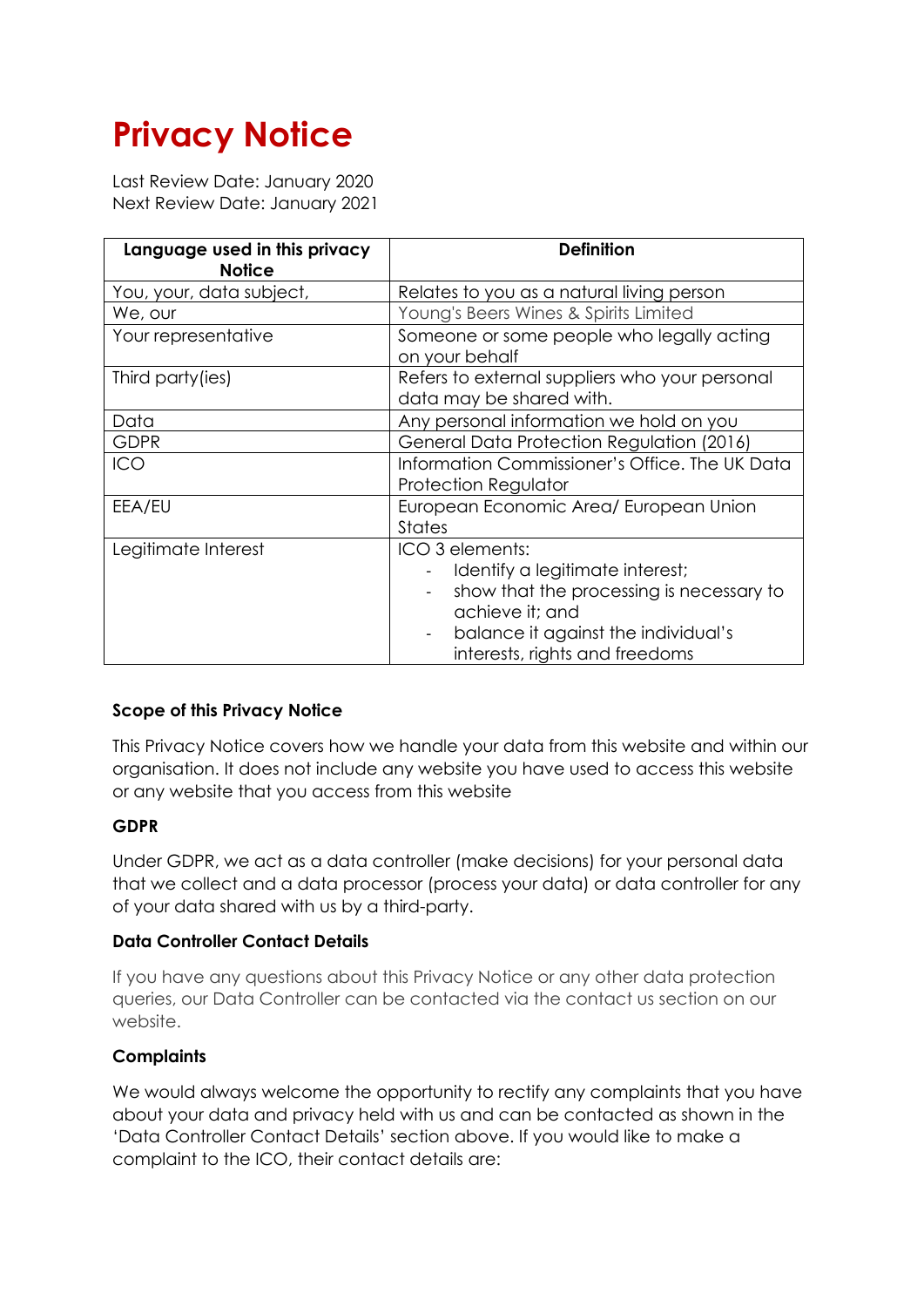By phone - 0303 123 1113

Online - https://ico.org.uk/concerns

# **Data Types**

This Privacy Notice applies to data that you have either supplied to us, we have collected or acquired from reputable and compliant sources.

#### **Data that you supply to us**

- This is personal information about you that you share with us through filling in online or offline forms, by email, through the post, on the telephone or by any other means. Verbal personal information that you give us consent to use, will have such consent confirmed back to you in writing. Most often, your personal information will include your full name, home address, business address and/or delivery address, personal and/or business email address and telephone and/or mobile phone number. Where payment is made, additional personal information may include your bank details and information needed to carry out any checks, such as credit checks. If you apply for a role with our organisation, other personal data shared is likely to include your employment history, proof of identity, qualification checks, health information etc.
- Where you are sharing personal information that does not directly relate to you (e.g. your representatives that legally act on your behalf), you must ensure you have the consent to do so and have shared this Privacy Notice with that person/those people.

#### **Data that we collect**

- Telephone conversations may be recorded to improve training and to ensure a high level of consistent customer service.
- We generate data to understand customer and market trends.
- Website Usage Information to better understand and continuously improve our service levels, our website uses Analytics services to gather statistical information like how many people visits our website, how long they stay on our web pages. This information may include IP addresses used but, does not include any other personal data.
- Data may be acquired from reputable third-parties who will be contracted to provide GDPR compliant data only.

#### **Information we receive from third-parties**

• Business Partners – where we have formal relationships with business partners who may introduce new customers or sales opportunities to us, data would include personal contact details, information on the areas of interest and data required to fulfil a request, product or service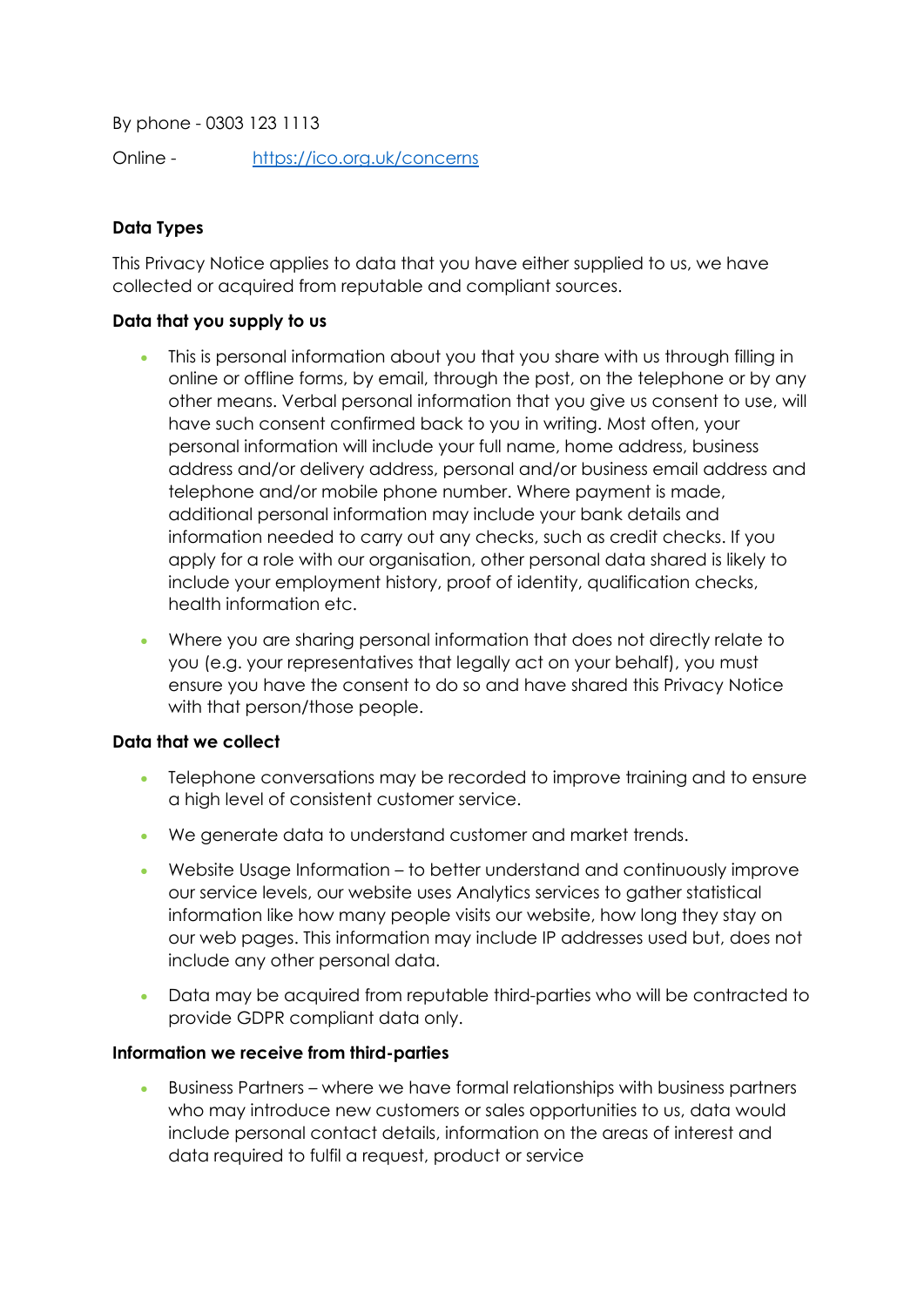- References new trading account, increase in any credit limits or employment opportunities with us may result in us taking out references from third-parties. This may be from compliant third-parties or from contacts that you introduce to us for this purpose.
- Social Media where you have responded to a promotional item or offer from us through social media facilities such as Facebook, LinkedIn etc., we can receive profile information about you which can include your name, address, telephone number(s) and/or your business contact details. This information would be used to respond to your interest, to fulfil a request/order from you and/or to send you future information and offers, where you have given clear consent to do so.
- Publicly Available Information we may collect personal information about you from publicly available sources. This can include your name, address and other publicly available information. As far as passible, we ensure that where any third-parties are involved in suppling such information, that they are compliant to do so.
- Other from time to time, we may receive personal information from other sources. We will always endeavour to ensure such information is provided from reputable sources, who are compliant to do so.

## **How we use your data**

We collect data to help operate our business and deliver our products and services to you. Where you have completed a form with the appropriate consent or given us consent in another way, we will send you relevant information in line with the consent you gave us. This can include email, telephone and/or other communication methods. We may also contact you with survey completion requests, designed to improve our service levels to you. You do not have to respond to such surveys and we will always give you the option to opt out of unsubscribe from any of these communications.

Third-Parties Who Form Part of Our Contracted Delivery Process

We may engage a reputable third-party to help us deliver the product or service we have contracted with you. E.G. A third-party delivery company may be used. They will receive the minimal data about you to complete their part of the delivery process and we contract with them that your data should not be used for any other reason.

Third-Parties may also be contracted to:

- Improve data safety and security levels
- As part of business development function
- Statistically analysis exercises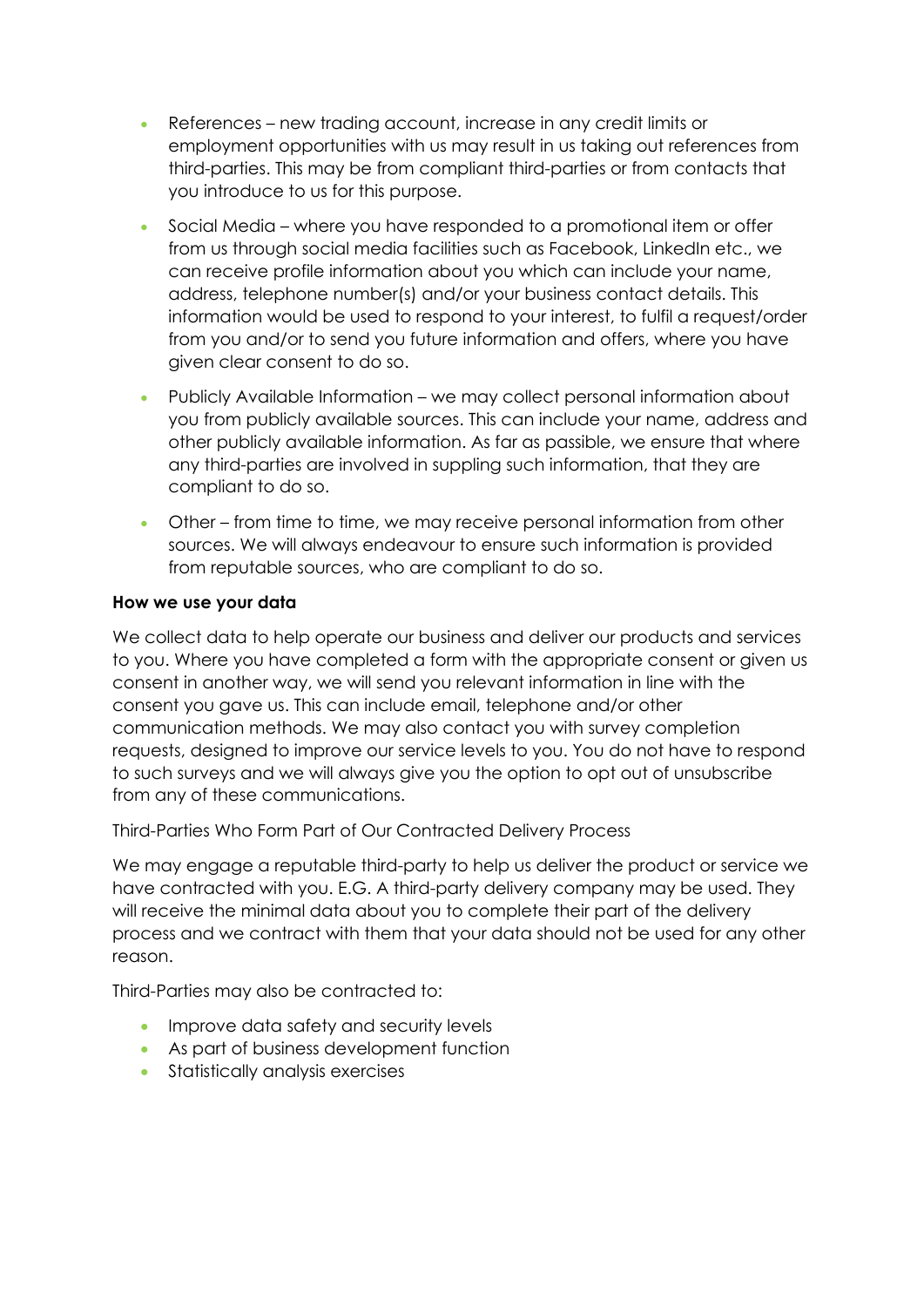## Crime Prevention

We will share personal information with the relevant agencies and without notice, where we are requested to or suspect fraudulent activities, money laundering, terrorist related activities or where there is another legal requirement to do so.

#### Legal

We will keep and use your data in terms of any legal or regulatory requirements that we have and can use your data to protect our legal position, if legal action is required, including the recovery of any outstanding debts.

Our Standard Business Operations

- To provide the products, services and any other responsibilities that we contract to do so with you
- To provide you with information that you request from us
- To confirm your identity as a natural living person
- As part of our billing, payments and recovery processes

#### Credit Agencies

We may make credit checks with reputable agencies for the following reasons:

- Where new accounts are opened for the purposes of confirming your identity and your credit history
- We will inform the main credit reference agencies of any new credit agreements that we agree with you, which they will keep for 6 years after the agreement has been completed, settled or terminated. This includes the history of how the credit agreement was adhered to

## **Children Under Thirteen**

Our products and services are not intended to be used by children under 13 years old. We will never knowingly collect data from or on children below 13 years old. If you become aware of such a child (or another person) supplying data on that child to us, please contact us using the details shown in the 'Contact us' section at the end of this Privacy Notice.

## **Statistical Analysis**

Your data will be used for any legal or general statistical analysis. This usually will not include your specific data, although it will include you in number form (E.G. 121 people gave positive feedback). The statistical data used within our business helps us to judge performance and to make improvements to how we operate.

## **Sensitive Data**

Any data about you that can be considered as sensitive (E.G. your politics, beliefs, medical information, etc) will not be processed by us without or consent or as a legal requirement.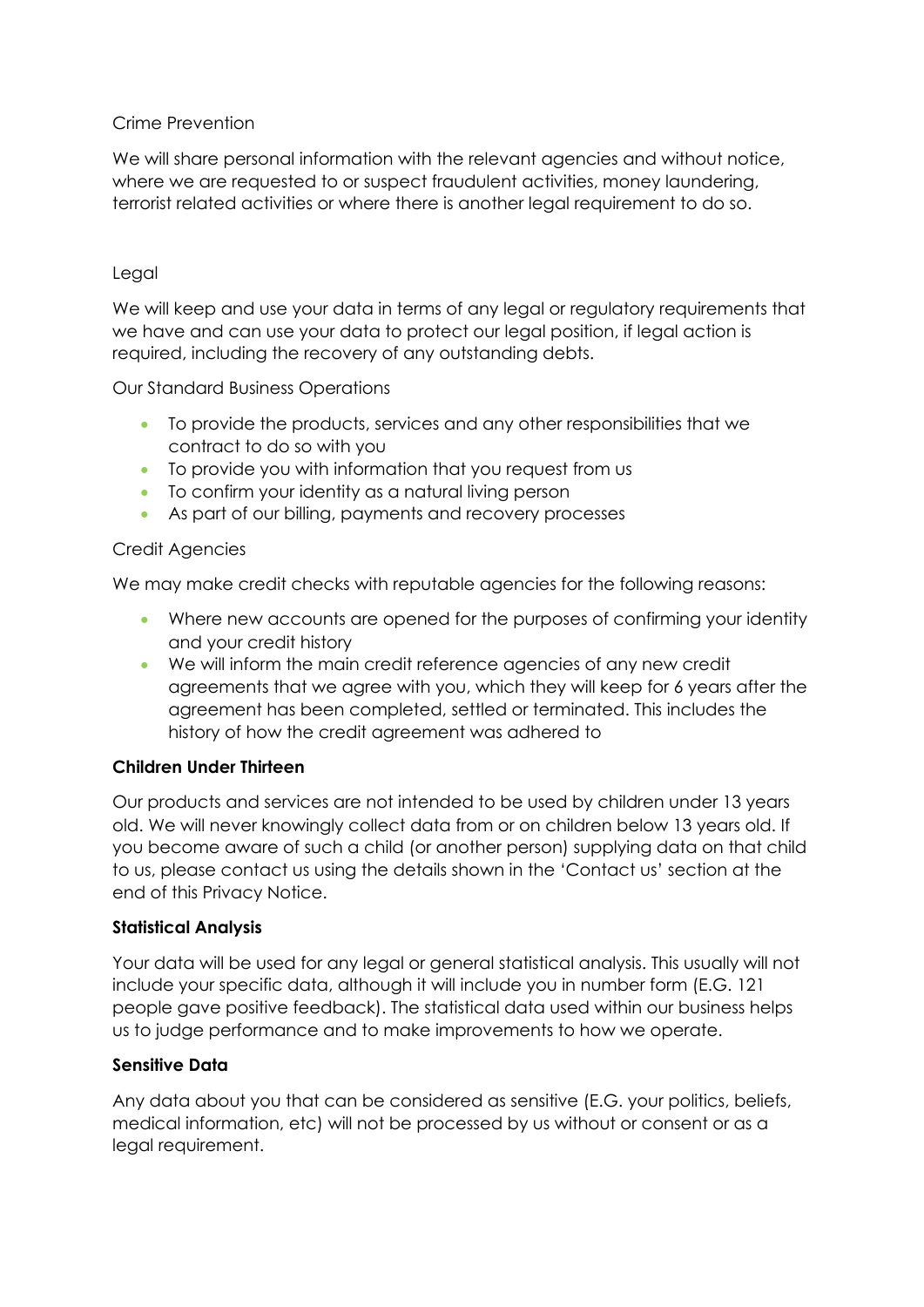## **Storage of Personal Data**

The data you provide to us will be either securely stored and backed up within the EEA/EU or with a complaint Non-EEA/EU based supplier. Data may also be processed by employees who work for such suppliers.

We will take all reasonable actions to ensure any data processed outside of the EEA/EU protects your privacy rights and handles such data in a secure way. As part of you sharing your data with us, you are agreeing to such data being handled and cared for in this way.

# **Selling, Hiring or Transferring Your Data**

We do not sell or hire your data or customer lists to any third-party. We may engage a reputable and trusted third-party to contact you on our behalf, with areas that you have given us consent, it is part of our contractual agreement, is a legal requirement or there is clear Legitimate Interest between us. These services may include sending you email, calling you by telephone, information through the post, customer service related communication, arranging deliveries etc. These thirdparties will only receive and be authorised to use the minimal data required and contracted to not use your data for any other reason than that contracted for.

We may share your or disclose your data in the following circumstances:

- If we buy, sell or merge any business or assets of that business and are required to share data as part of the buying, selling or merger agreement
- If our website is acquired by a third-party, where data is transferred as part of the purchased assets

## **Internet Security**

Once your data reaches us, we will use our strict data processes and security procedures to protect it. For any data transmitted to us and our website by you, before it reaches us, is at your own risk.

## **Timescales That We Keep Your Data For**

The timescale for this will vary depending on the requirement. The criteria for this includes:

- The reason we are using your data. We will keep the minimum amount of data required for that reason and for the timescale that that reason requires (E.G. Warranty and service agreement periods)
- Legal requirements and where a minimum timescale is set (E.G. Her Majesty's Revenue and Customs (HMRC))

We will keep your data for the term you have consented to, the contracted term between us and our clients or where there is a legitimate interest for us to remain in contact with you. In case of any queries that you may have (E.G. copy of the original agreement) or for legally required reasons (E.G. HMRC), whichever is the longest period.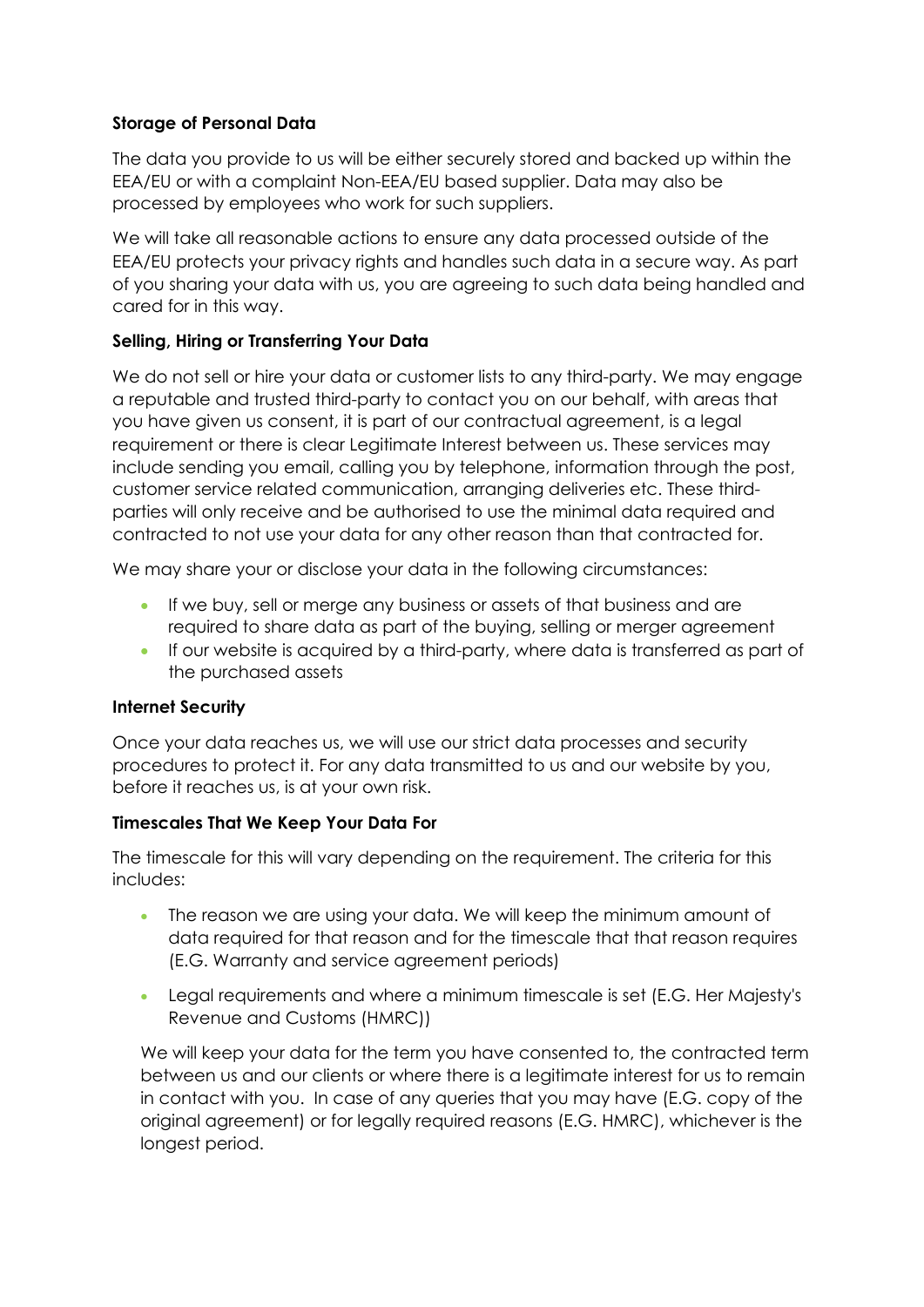## **Your Data Protection & Privacy Rights**

There are various rights that you have as a UK natural living person (individual) under the GDPR. Below are the abbreviated ICO definitions and include:

- The right to be informed Individuals have the right to be informed about the collection and use of their personal data
- The right of access Individuals have the right to access their personal data and supplementary information
- The right to rectification Individuals have the right to have inaccurate personal data rectified, or completed if it is incomplete
- The right to erasure The right for individuals to have personal data erased. This is also known as 'the right to be forgotten. Please note this right is not absolute and only applies in certain circumstances
- The right to restrict processing The right to request the restriction or suppression of their personal data. Please note this is not an absolute right and only applies in certain circumstances
- The right to data portability The right to data portability allows individuals to obtain and reuse their personal data for their own purposes across different services
- The right to object Individuals have the right to object to processing based on legitimate interests or the performance of a task in the public interest/exercise of official authority (including profiling), direct marketing (including profiling) and processing for purposes of scientific/historical research and statistics

The full ICO rights under GDPR can be seen at the Internet link below or calling them on 0303 123 1113:

https://ico.org.uk/for-organisations/guide-to-the-general-data-protectionregulation-gdpr/individual-rights

You can exercise your rights by contacting us using the details set out in the "Contact us" section below.

## **Cookies**

A Cookie is a small text file that may be added to your device's hard drive by a web server within our domain. Cookies cannot be used to run software programs or add a virus to your device. They are unique to you and avoid you having to input the same information and preferences each time you visit our web site(s).

## **Contact us**

We are registered in the UK and our registered address is Young's Beers, Wines & Spirits Ltd, Unit 20 Churchill Way, Lomeshaye Industrial Estate, Nelson BB9 6RT. and our company registration number is 07080926.